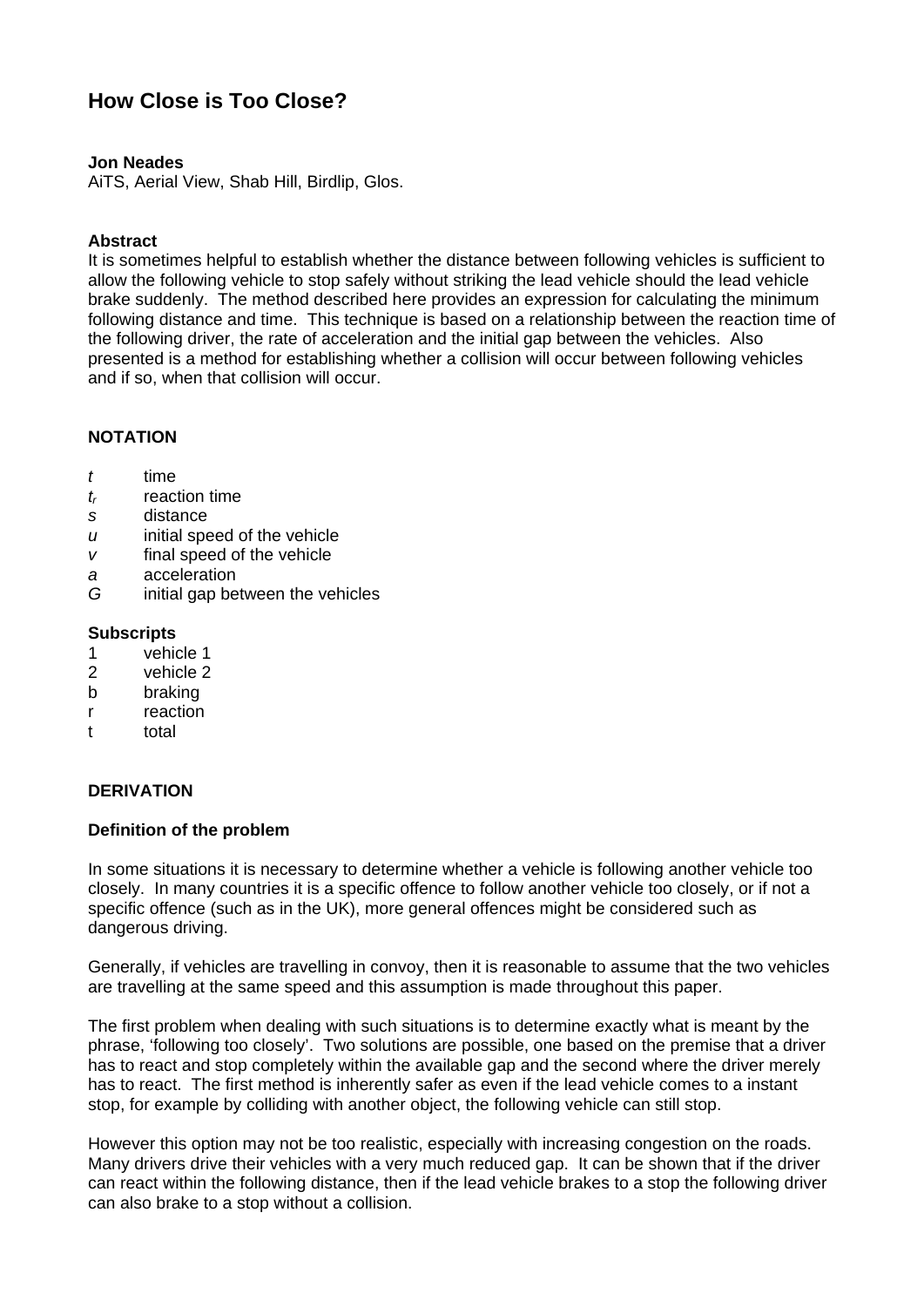#### **React and Stop Solution**

If the first solution is adopted, then the safe following distance can be calculated from the distance required in which the driver can react and then bring their vehicle to a stop. Written as equations, the two phases are as follows,

$$
s_r = ut_r
$$
  
\n
$$
s_b = \frac{u^2}{2a}
$$
\n(1)

The total distance in which to react and stop (*S*) is the sum of equations (1) and (2) leading to,

$$
s_t = ut_r + \frac{u^2}{2a} \tag{3}
$$

This is a quadratic in *u* which can be solved for *u* to give,

$$
u_{\max} = a \left[ -t_r \pm \sqrt{t_r^2 + \frac{2s_t}{a}} \right]
$$
 (4)

As with all quadratics, there are two possible solutions, hence the  $\pm$  symbol in equation (4). In practice the solution using the plus sign is the one which provides the necessary solution. This particular equation is taught in collision investigation courses<sup>1</sup> as the equation to use where limited visibility problems are considered, but it applies equally to vehicles following one another.

It is often relevant to relate the safe following distance to a time gap between the two vehicles. Indeed the UK Government once ran a road safety campaign using the slogan "*Only a fool breaks the two second rule"* The idea being to encourage drivers to adopt a two second time gap between themselves and the vehicle in front.

The corresponding time behind which the second vehicle should follow, is calculated as follows,

$$
t = \frac{s}{u} \tag{5}
$$

Allowing for a 1.0 – 2.0 second reaction time, and a typical road surface affording a good braking surface  $(a = 6.86 \text{ ms}^2)$  suggests the following distances and times.

| <b>Speed</b><br>(km/h) | <b>Speed</b><br>$\mathsf{(ms^{\text{-}1})}$ | <b>Min Distance</b><br>(m) | <b>Min Time</b><br>(s) | <b>Max Distance</b><br>(m) | <b>Max Time</b><br>(s) |
|------------------------|---------------------------------------------|----------------------------|------------------------|----------------------------|------------------------|
| 50                     | 13.89                                       | 27.95                      | 2.01                   | 41.84                      | 3.01                   |
| 60                     | 16.67                                       | 36.91                      | 2.21                   | 53.58                      | 3.21                   |
| 70                     | 19.44                                       | 47.00                      | 2.42                   | 66.45                      | 3.42                   |
| 80                     | 22.22                                       | 58.22                      | 2.62                   | 80.44                      | 3.62                   |
| 90                     | 25.00                                       | 70.55                      | 2.82                   | 95.55                      | 3.82                   |
| 100                    | 27.78                                       | 84.02                      | 3.02                   | 111.79                     | 4.02                   |
| 110                    | 30.56                                       | 98.61                      | 3.23                   | 129.16                     | 4.23                   |
| 120                    | 33.33                                       | 114.32                     | 3.43                   | 147.65                     | 4.43                   |

**Table One: Following distances – React and Stop** 

#### **React Only Solution**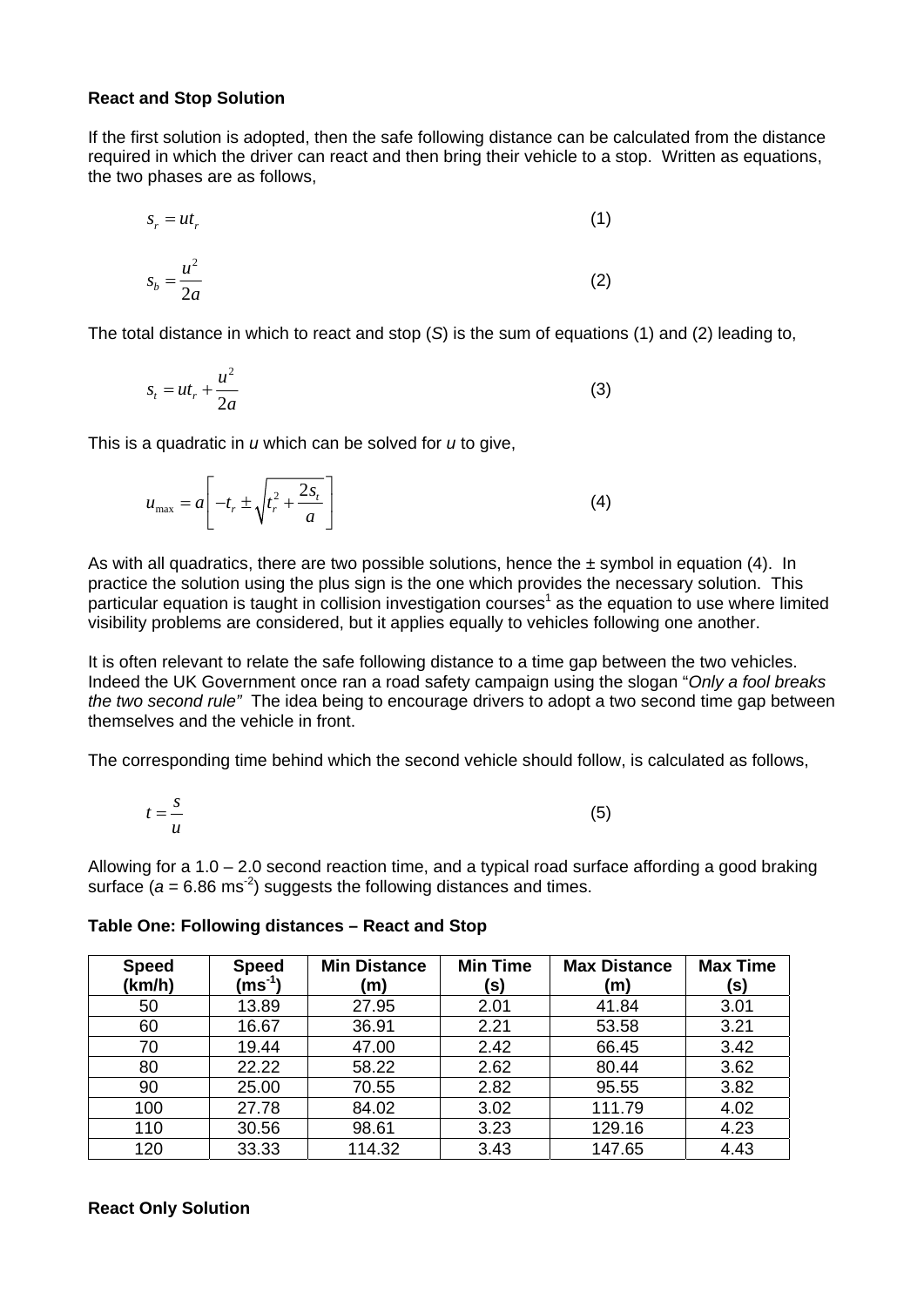Equation (4) and the safe following distances listed in Table One, may not always be a reasonable solution to the following vehicles problem. It can be argued that it is unlikely that the lead vehicle would suddenly stop dead, thus requiring the following driver to react and stop in the gap between the two vehicles.

It may therefore be more realistic to consider the situation where the lead vehicle brakes suddenly and brings the lead vehicle to a halt under emergency braking. In such a situation, a following driver would need to react and stop before colliding with the rear of the lead vehicle. The method described below shows how this situation can be modelled.

If the same rate of braking is assumed for each vehicle, then obviously both vehicles will stop in the same distance from the same speed. Since it is assumed that vehicles which are travelling in convoy are travelling at the same speed, then it follows that both vehicles will stop in the same distance. In general, this situation can be described as shown in Figure 1 below,

**Figure 1.** 



In this situation, provided the following driver reacts and starts braking at or before the point where the lead vehicle starts braking, then a collision will be avoided. This suggests that the minimum following distance (*G*) in this situation is the reaction or thinking distance,

$$
G = u t_r \tag{6}
$$

A similar table of following distances can be compiled for this solution using the same data as in Table One. This is shown in table Two,

| <b>Speed</b><br>(km/h) | <b>Speed</b><br>$\rm (ms^{-1})$ | <b>Min Distance</b><br>(m) | <b>Min Time</b><br>(s) | <b>Max Distance</b><br>(m) | <b>Max Time</b><br>(S) |
|------------------------|---------------------------------|----------------------------|------------------------|----------------------------|------------------------|
| 50                     | 13.89                           | 13.89                      | 1.00                   | 27.78                      | 2.00                   |
| 60                     | 16.67                           | 16.67                      | 1.00                   | 33.34                      | 2.00                   |
| 70                     | 19.44                           | 19.44                      | 1.00                   | 38.88                      | 2.00                   |
| 80                     | 22.22                           | 22.22                      | 1.00                   | 44.44                      | 2.00                   |
| 90                     | 25.00                           | 25.00                      | 1.00                   | 50.00                      | 2.00                   |
| 100                    | 27.78                           | 27.78                      | 1.00                   | 55.56                      | 2.00                   |
| 110                    | 30.56                           | 30.56                      | 1.00                   | 61.12                      | 2.00                   |
| 120                    | 33.33                           | 33.33                      | 1.00                   | 66.66                      | 2.00                   |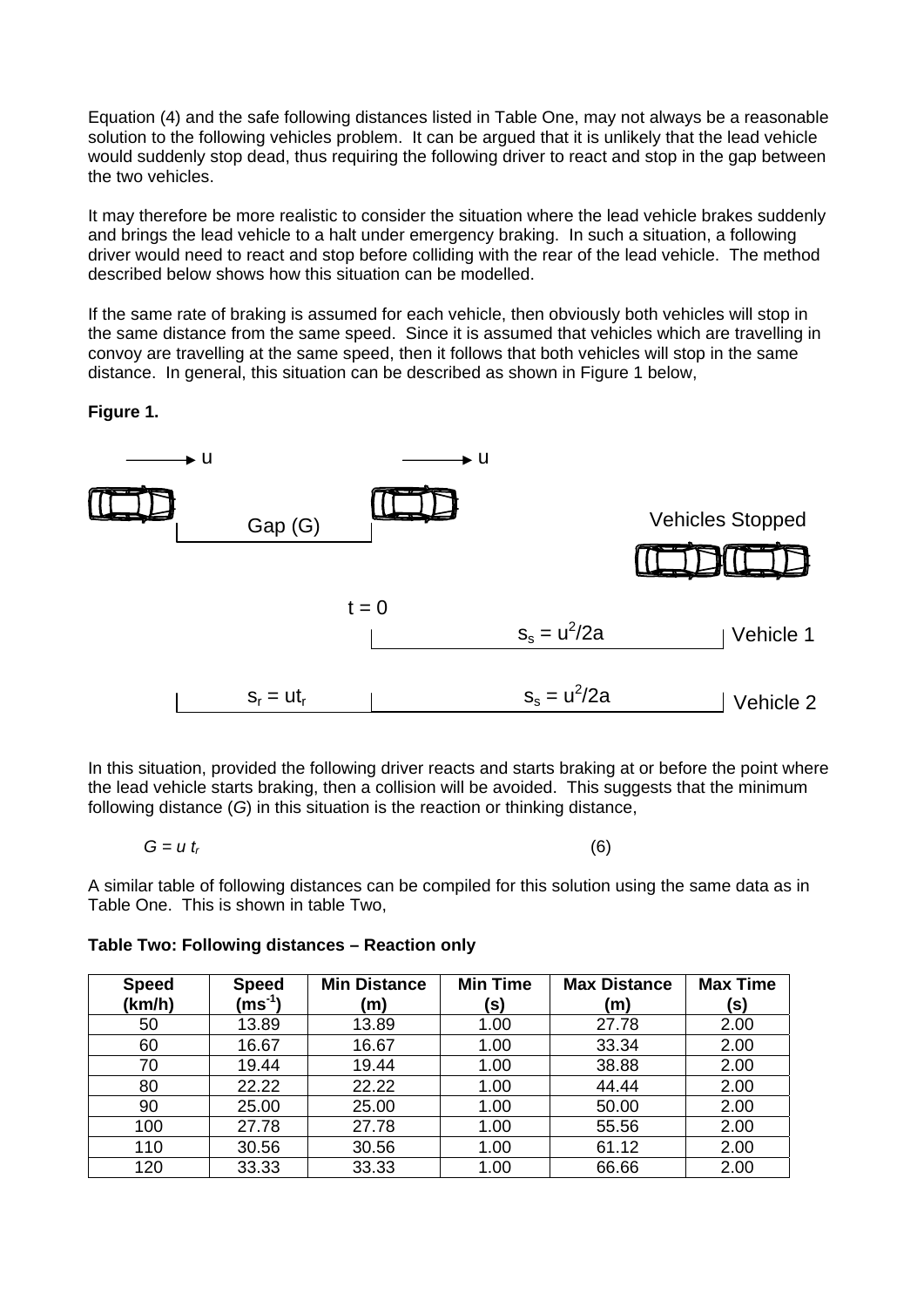A comparison between the two methods is helpful. The graph below shows a comparison between the react and stop and the react only solutions.



**Graph 1. Comparison between React and Stop and React Only Solutions** 

The second solution where a following driver reacts only, is of course linearly related to the speed of the vehicles.

Of more interest is in determining whether a collision will occur between the vehicles and if so, when that collision would take place. Another consideration will be the relative speed of the vehicles at the moment of impact, since this will determine the severity of the impact. These considerations form the basis for the discussion that follows.

# **Determining When a Collision Occurs**

We consider first the situation where the following distance or gap (*G*) is known and derive an equation which provides the time of collision after the first vehicle starts braking.

The base equation required is one of the standard equations of motion,

$$
s = ut + \frac{1}{2}at^2
$$

Acceleration is negative for a slowing vehicle, so for the lead vehicle (vehicle 1) this gives

$$
s_1 = ut - \frac{1}{2}at^2 \tag{7}
$$

Vehicle 2 is a little more complicated. The distance that vehicle 2 travels is determined by the linear function *ut* before it starts to brake and by the same quadratic equation as vehicle 1 once it too is braking. Equation 8 describes the position of vehicle 2 before it starts braking and equation 9 once vehicle 2 starts braking.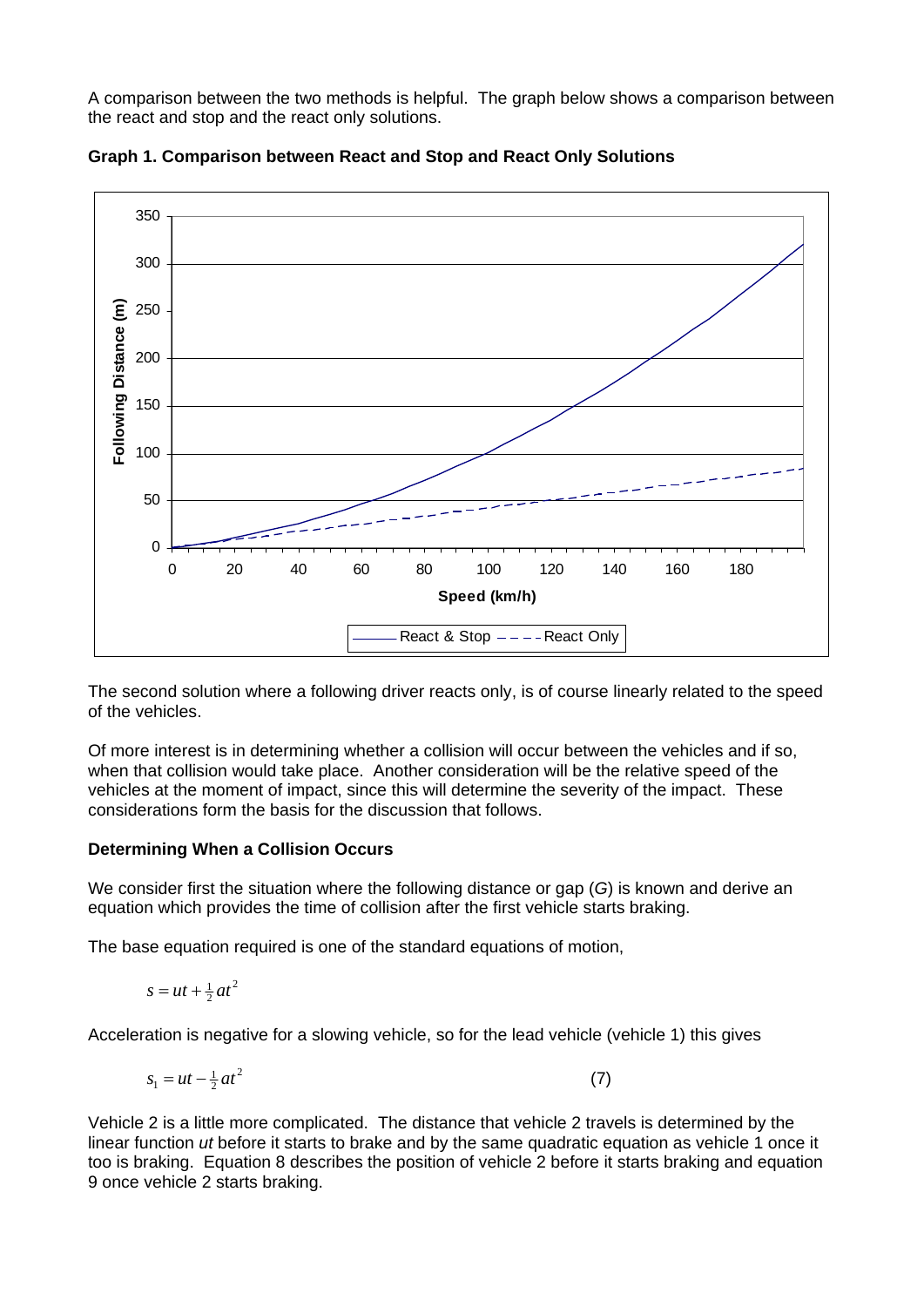$$
s_r = ut - G \tag{8}
$$

$$
s_2 = u(t - t_r) - \frac{1}{2}a(t - t_r)^2 + ut_r - G
$$
\n(9)

Where  $t_r$  is the reaction time and G is the initial gap between the two cars. Since vehicle 2 is following vehicle 1 and is a known distance behind vehicle 1 we need to subtract the gap (*G*) in both these equations so that the overall displacement matches that for vehicle 1. The expression  $(t - t<sub>i</sub>)$  in equation 9 is also required so that the time can be expressed so that t=0 is defined as the moment vehicle 1 starts to brake.

The latter two terms in equation 9 are also required to account for the displacement of vehicle 2 at the moment it starts to brake, For example an initial speed of 20 m/s and a one second reaction time, vehicle 2 will travel 20 m in one second. If we assume a 4 m gap behind the other, this means that when vehicle 2 starts to brake, it will have travelled 16 m beyond the point that the first car started skidding.

At impact, the displacement of each vehicle must be the same, ie  $s_1 = s_2$ 

Three possibilities are evident depending on the initial gap, reaction time of the second driver and acceleration. If the gap is sufficiently large (or the reaction time sufficiently short) vehicle 2 may stop before it collides with the rear of vehicle 1.

Alternatively, an impact may occur before vehicle 2 starts to brake, or finally it may occur while vehicle 2 is braking.

These three possibilities can be shown in graphical format using distance time graphs as shown in Graphs 2, 3 and 4.



# **Graph 2. Collision does not occur**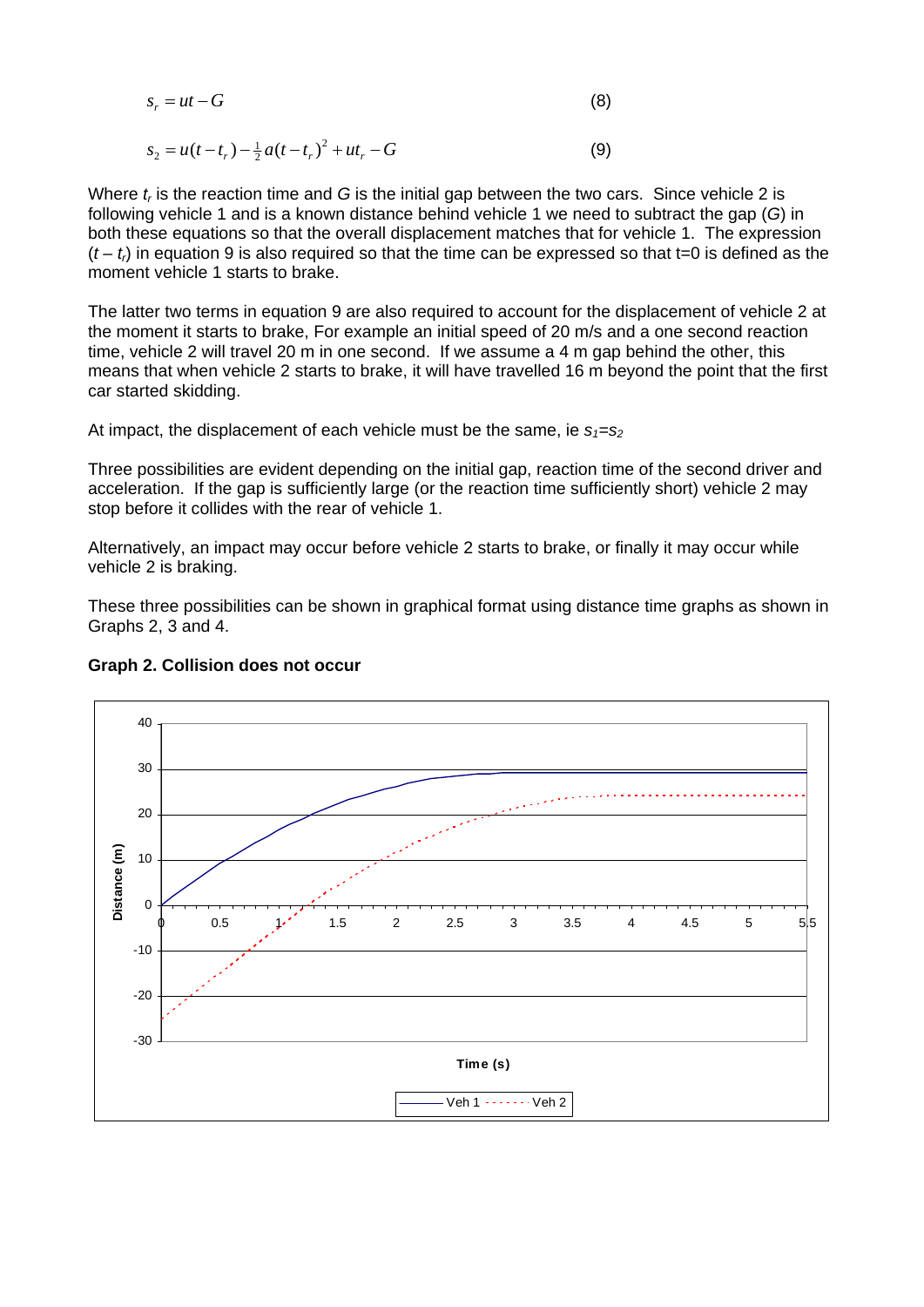

**Graph 3. Collision occurs before vehicle 2 starts braking** 

**Graph 3. Collision occurs after vehicle 2 starts braking** 



The three options suggest three possible solutions all of which must be considered in order to determine whether or not a collision occurs and when.

For a collision not to occur, the driver of vehicle 2 must start braking at or before the point at which vehicle 1 started to brake. As outlined above this occurs when,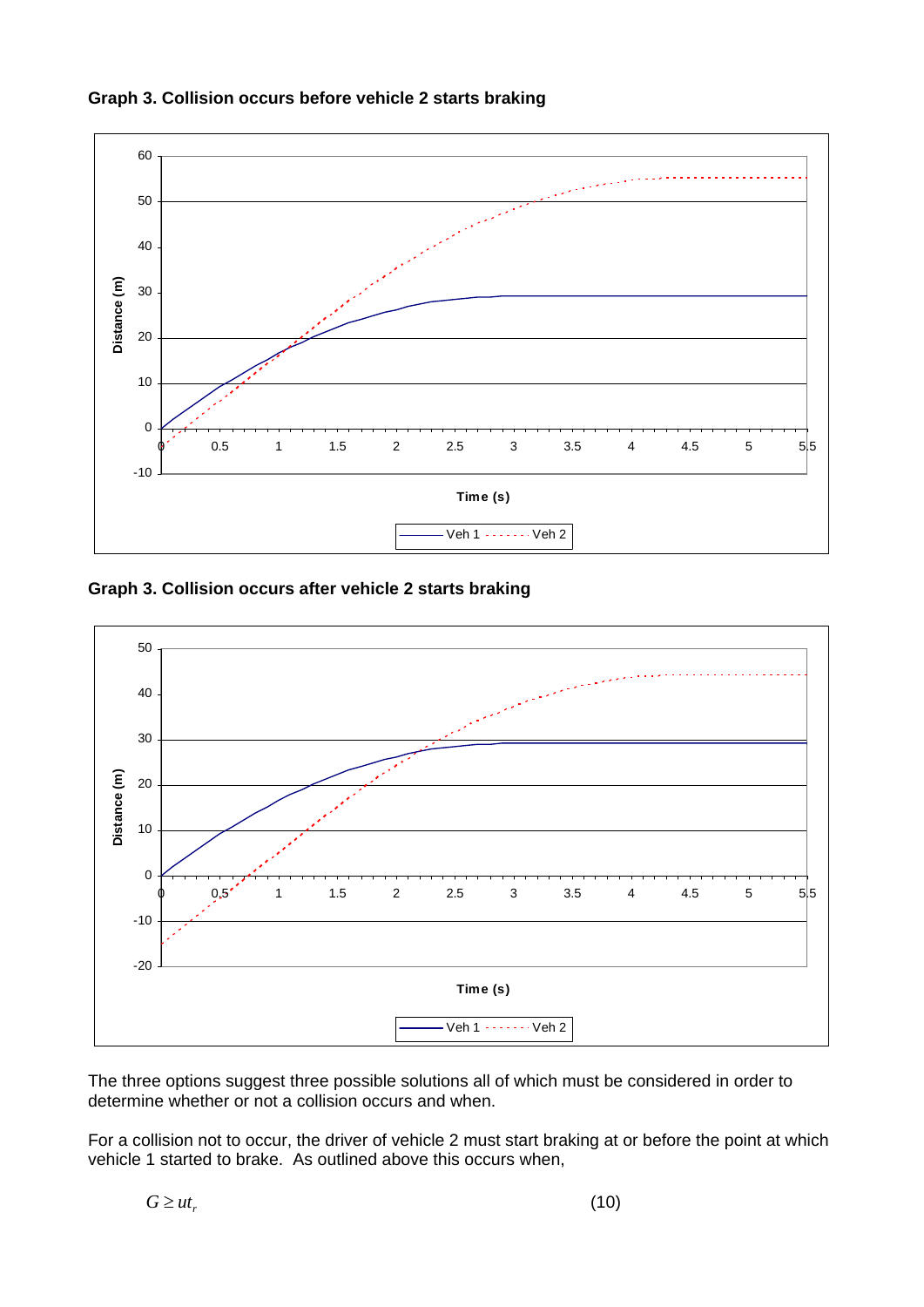Equation 10 provides a solution to the problem of determining whether or not a collision actually occurs. If the solution to equation 10 however shows that the gap is less than *ut<sub>r</sub>* then a collision is inevitable and the next problem is to determine exactly then a collision occurs.

If it is assumed that the collision occurs during the linear phase, in other words before vehicle 2 has started to brake, then the motion of the vehicles is described by equation 7 for vehicle 1 and equation 8 for vehicle 2. For an impact to occur the displacement must be the same  $s_1 = s_2$ . Equating equations 7 and 8 gives,

$$
ut - \frac{1}{2}at^2 = ut - G
$$

This can be solved for t to give,

$$
t = \sqrt{\frac{2G}{a}}\tag{11}
$$

For equation10 to be valid, the driver of vehicle 2 cannot have begun braking. It follows therefore that if the reaction time of driver 2 is greater or equal to the solution of this equation, then a collision will occur at the time given by this equation.

If however the reaction time of driver 2 is less than this critical value, then vehicle 2 must have started braking so the motion of vehicle 2 is then described by equation 9. As before, if there is a collision then the displacements of each vehicle will be the same, so equating 7 and 9 gives,

$$
ut - \frac{1}{2}at^2 = u(t - t_r) - \frac{1}{2}a(t - t_r)^2 + ut_r - G
$$

This can be solved for t as follows,

$$
ut - \frac{1}{2}at^2 = u(t - t_r) - \frac{1}{2}a(t^2 - 2tt_r + t_r^2) + ut_r - G
$$
  

$$
ut - \frac{1}{2}at^2 = ut - ut_r - \frac{1}{2}at^2 + att_r - \frac{1}{2}at_r^2 + ut_r - G
$$

Cancelling where possible, this produces,

$$
0 = att_r - \frac{1}{2}at_r^2 - G
$$

Finally solving for *t* produces,

$$
att_r = \frac{1}{2}at_r^2 + G
$$
  

$$
t = \frac{\frac{1}{2}at_r^2 + G}{at_r}
$$
 (12)

In order to provide a coherent algorithm for solving problems concerning following distances, it is suggested that equation 10 is calculated first to determine whether or not a collision actually occurs. The second stage is to evaluate equation 11 to determine the maximum time for the collision to take place if it occurs during the linear phase.

If the solution to equation 11 suggests that a collision occurs during the braking phase of vehicle 2, then equation 12 should be evaluated to determine the time of impact.

#### **WORKED EXAMPLE**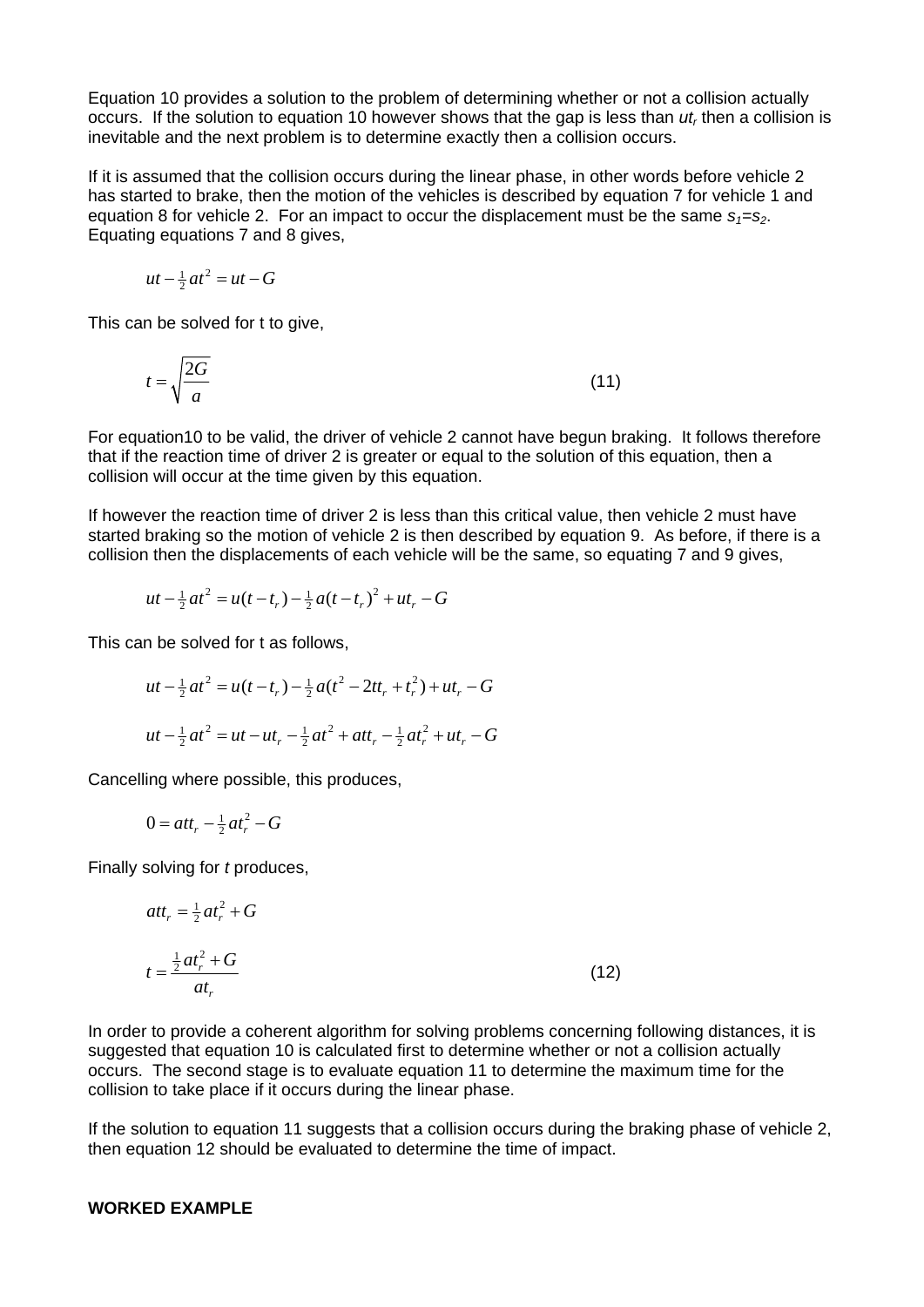In order to demonstrate the utility of this method, the following worked example may be of use. For this example it is assumed that both vehicles are travelling at 20 ms<sup>-1</sup> and that both are capable of braking at a rate of 6.87 ms<sup>-2</sup>. It is further assumed that the reaction time of the second driver is 1.0 seconds and that the vehicles are separated by an initial gap of 4 metres.

A spreadsheet solution to this problem is shown in Appendix A.

The first stage is to establish whether a collision occurs using equation 10. The product *ut<sub>r</sub>* for this particular problem is 20 m which is considerably more than the initial gap of 4 m, thus a collision is inevitable.

Equation 11 provides the time of impact, if the impact were to occur during the linear phase of the motion of vehicle 2. Substituting given values gives,

$$
t = \sqrt{\frac{2G}{a}} = \sqrt{\frac{2 \times 4}{6.87}} = 1.079 \,\text{sec}
$$

1.079 seconds is marginally larger than the given reaction time, so the collision will actually occur at the time given by equation 12. Substituting known values into equation 12 gives,

$$
t = \frac{\frac{1}{2}at_r^2 + G}{at_r} = \frac{\frac{1}{2} \times 6.87 \times 1.0^2 + 4}{6.87 \times 1.0} = 1.082 \text{ sec}
$$

Thus there will be a collision between the two vehicles and this will occur at 1.082 seconds after vehicle 1 starts to brake.

## **DISCUSSION**

Once the time of impact has been determined, then it is straightforward to establish the displacement of the vehicles at impact and their respective speeds. Using the data from the Worked Example above, at 1.082 seconds vehicle 1 has travelled a distance given by the equation,

$$
s = ut - \frac{1}{2}at^2 = 20 \times 1.082 - \frac{1}{2} \times 6.87 \times 1.082^2 = 17.62
$$
 ms<sup>-1</sup>

Also the speed of vehicle 1 at the moment of impact is given by,

$$
v = u - at = 20 - 6.87 \times 1.082 = 12.56
$$
 ms<sup>-1</sup>

The speed of vehicle 2 at impact is given by,

$$
v = u - a(t - t_r) = 20 - 6.87 \times (1.082 - 1.0) = 19.44
$$
 ms<sup>-1</sup>

Of note it the relative speeds of the two vehicles at impact. In this example it is 6.87 ms<sup>-1</sup>. It can be demonstrated that provided the collision occurs during the braking phase of each vehicle, then the relative speed at impact of the two vehicles is always the same regardless of the initial speed provided of course that the rate of acceleration remains constant.

Neither of equations 11 or 12 contain any term concerning the speed of the vehicles. This shows that the time of impact is completely independent of the speed of the vehicles. It does however depend of the acceleration, reaction time and initial gap.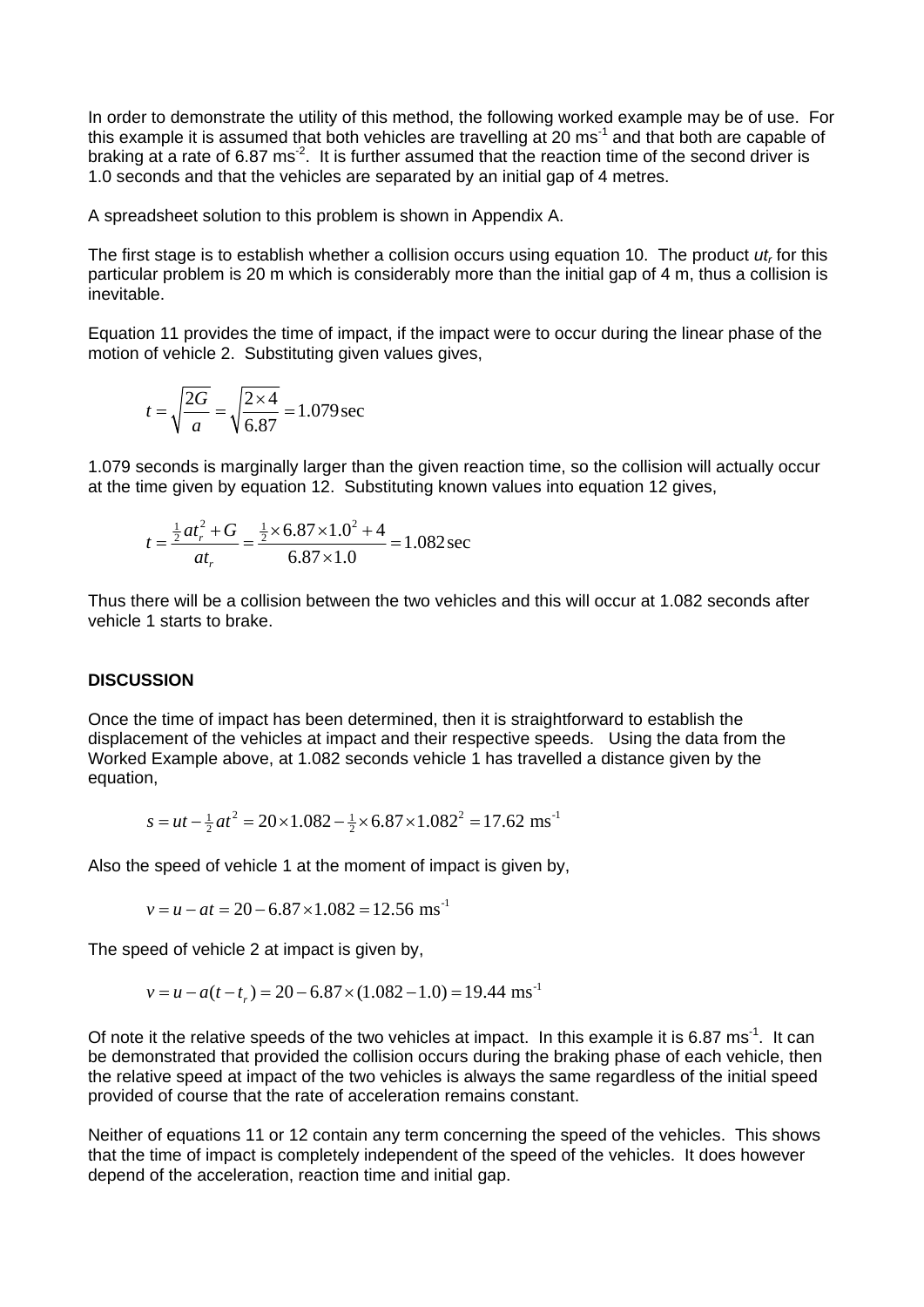The Highway Code in the UK contains tables of total stopping distances, consisting of reaction distance and emergency stopping distances. The perception – response time calculated using the Highway Code data is around 0.67 seconds which is considered by many researchers as particularly low. Olsen<sup>2</sup> for example suggests that 1.0 to 1.5 seconds is more realistic and may be even longer.

The Highway Code stopping distances assume a rate of deceleration of around 6.5 ms<sup>-2</sup>, for a good dry road.

As discussed previously the UK Government ran a road safety campaign where the main thrust was to persuade drivers to adopt a two second gap between themselves and the vehicle they were following. The UK Highway Code now also incorporates the two second rule as general advice.

Using the Highway Code data and the react and stop solution discussed, it can be shown that the two second rule only applies at a speed of about 64 km/h (40 mph). At lower speeds a shorter time gap is required and at higher speeds a longer time gap is required. With the reaction only solution, a two second time gap adequately caters for the majority of drivers.

It remains open to question therefore whether the writers of the UK Highway Code, were considering following distances based on reaction or just picked a reasonable speed and derived the two second rule around that speed.

#### **Acknowledgements**

My thanks are due to Colin Dobbins of North Wales whose original question on this type of collision provided the inspiration for this paper.

#### **REFERENCES**

**1 Neades, J.** and **Ward, R.** Forensic Collision Investigation Manual. AiTS, 1996 **2 Olsen, P L.** Driver Perception Response Time. 1997 Proceedings of 3<sup>rd</sup> National ITAI **Conference**